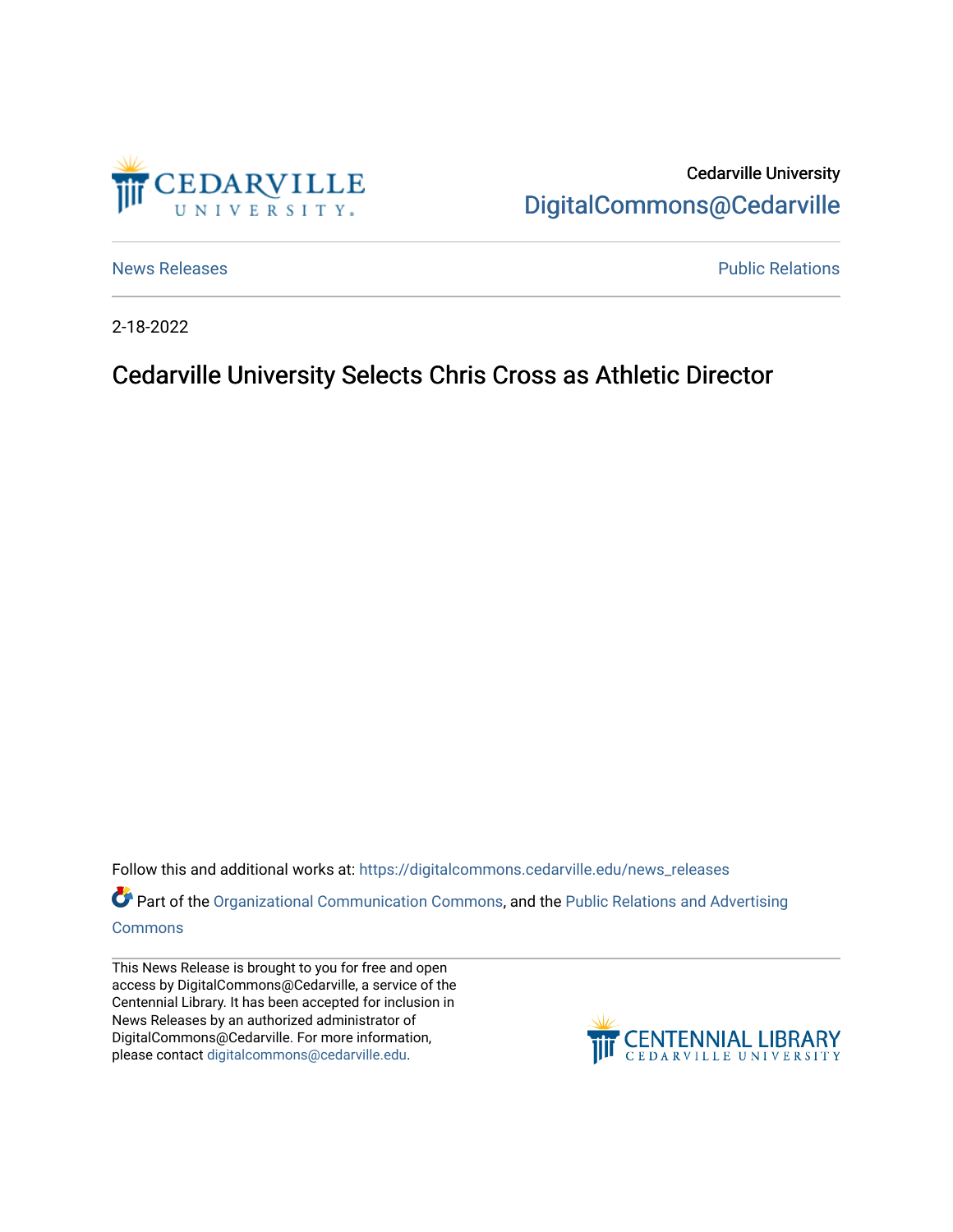## **FOR IMMEDIATE RELEASE February 18, 2022**

**CONTACT:** Mark D. Weinstein Executive Director of Public Relations [937-766-8800](tel:937-766-8800) (o) [937-532-6885](tel:937-532-6885) (m) [Mweinstein@cedarville.edu](mailto:Mweinstein@cedarville.edu) @cedarvillenews

## **Cedarville University Selects Chris Cross as Athletic Director**

**CEDARVILLE, OHIO --** After performing a national search for Cedarville University's next athletic director, Dr. Thomas White, president, announced today the hiring of Chris Cross to the position. Cross has been a member of Cedarville's athletic department since 2005. He served as an assistant athletic director starting in 2014 and, since July 2021, has held the role of interim athletic director.

"I am grateful to Dr. White for this opportunity," said Cross. "We have a great team of coaches and student-athletes that I look forward to helping achieve success, both personally and athletically, as we fulfill our mission together of commissioning student athletes to impact the world for Christ."

As athletic director, Cross will oversee the university's 16 NCAA II intercollegiate teams and athletic training, and he will serve on the president's cabinet.

"The role of the athletic director at Cedarville is much more than just athletic competition, it's about investing into the lives of our coaches and student-athletes spiritually and professionally," said White. "I believe Chris will lead us well in these areas because he has demonstrated throughout his career, including this year as our interim director, to be a person of high character and visionary leadership."

Cross was Cedarville's first full-time assistant athletic director for compliance, a position he accepted in 2014. Prior to this role, he served for 10 years as assistant professor of athletic training, and in 2005, he assumed the role of head athletic trainer and the liaison between the university's NCAA II athletic department and all allied health academic professions.

"Cedarville has been my home for almost 18 years," added Cross. "It is my desire to lead our athletic program as a 'servant of Christ and a steward of the mysteries of God' so that anyone who watches our coaches and athletes, they see we are truly committed to the Word of God and the Testimony of Jesus Christ."

Prior to coming to Cedarville, he was the director of athletic training at Salem International University. In this capacity, Cross was responsible for overseeing the education and service of athletic training program.

Cross has provided extensive service to university and athletic organizations during his career. From 2018-21, he was the chair of the Great Midwest Athletic Conference compliance committee and president-elect of the NAIA Athletic Trainers Association in 2008. Cross chaired Cedarville's Staff Committee to the President in 2016 and was appointed to the university's strategic planning committee in 2015.